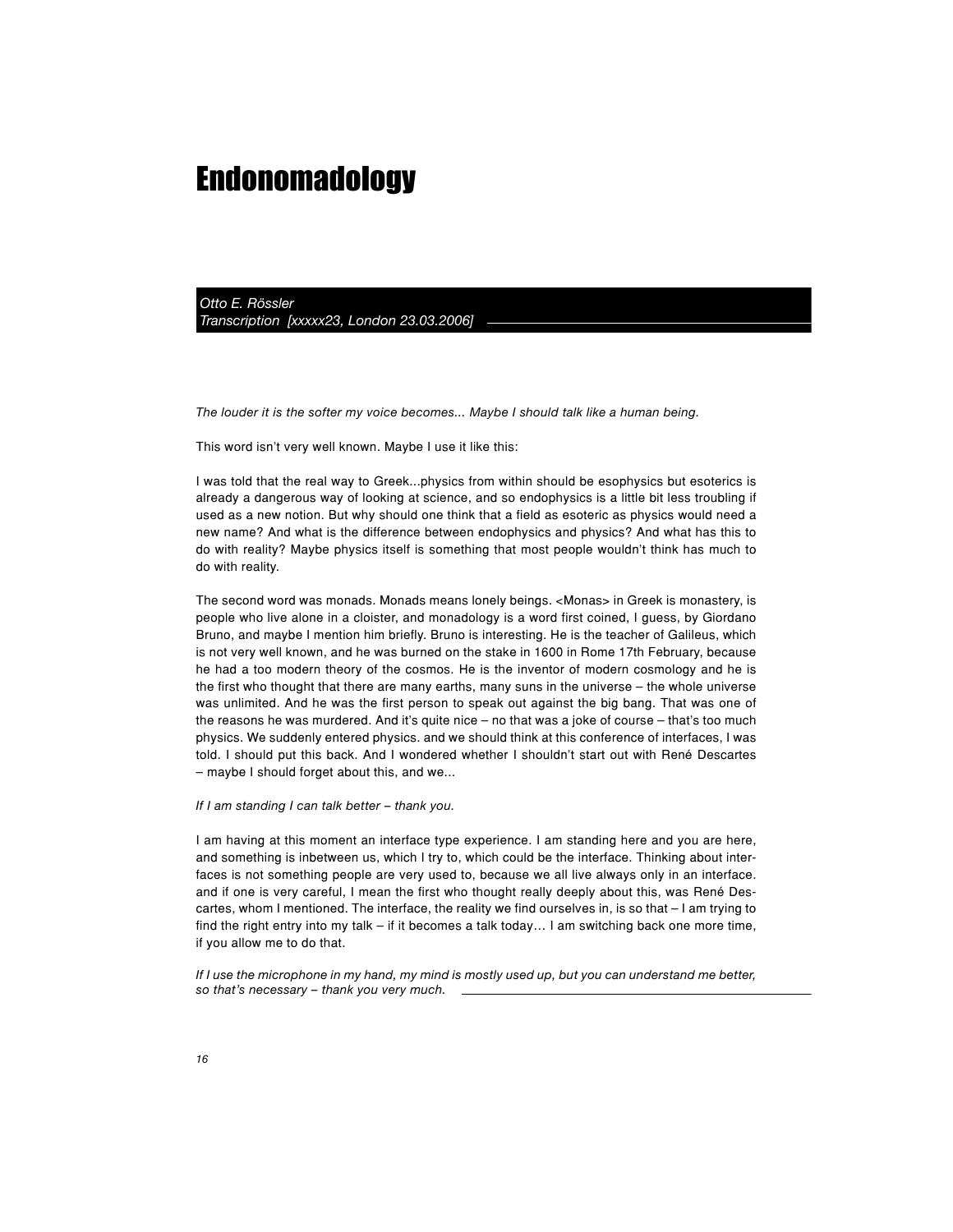Calderon de la Barca in Spain wrote a theatre piece in 1628, if I am informed correctly, called Life is a Dream. And in that piece he talks about a young son of a king who spends part of his life in a prison, and part of it as the coming king in the main town of his country and he is given a narcotic, probably alcohol, and is taken violently into the other place into the prison or back into the honourable situation, and he is told that each time when he comes back into the other place, that what he has been experiencing in the last period was a dream. And the idea is, that you cannot distinguish between life and a dream. And this idea, that life is really a dream and I don't know who in history really invented the idea, but in France René Descartes had the same idea a few years before Calderon. And Cartesianism, if you wish, is a theory of an interface. And the interface idea is even older in history but, one could go back to Buddha even and Buddhism has similar ideas, but Descartes is closer to our hearts. And Descartes was the first to completely address himself... I am not sure if it's the first…

Why do I talk about all this? It has to do with the prison-like situation. Maybe the previous talk had some connotations also about the modern world and the computer revolution on the one hand; but on the other hand everybody is without guidance at the moment how the future will look like. And there are many young people in the world who are somehow not finding a representation in the present and in the future. And there is a dying continent called Europe and there are other continents who are thriving, but somehow the balance of power on the planet does not reflect the relationship between the minority of old people of white colour on the planet who are in power and the majority of people who are young and not taken seriously.

In physics we have this problem of quantum mechanics. There is also a crisis: we have this political crisis which I just mentioned, and in physics a crisis of science, that science lost contact with (rationality) with rationalism in 1927, when Nils Bohr discovered the complementarity principle, as he called it, and Wolfgang Pauli invented the idea of primary chance. And I was lucky that for some time I could work in chaos, and chaos is a theory which deals with chance on a basis which is rational. And the weather is a very well known example of chaos theory applied, where everybody knows that it is impossible to make an exact forecast of the weather half a year from now. And everybody agrees, that it is easy to understand, because you would have to know too many details of the atmosphere at one moment in time to calculate the future movements of the winds and so on. So the wind blows where it wants to.

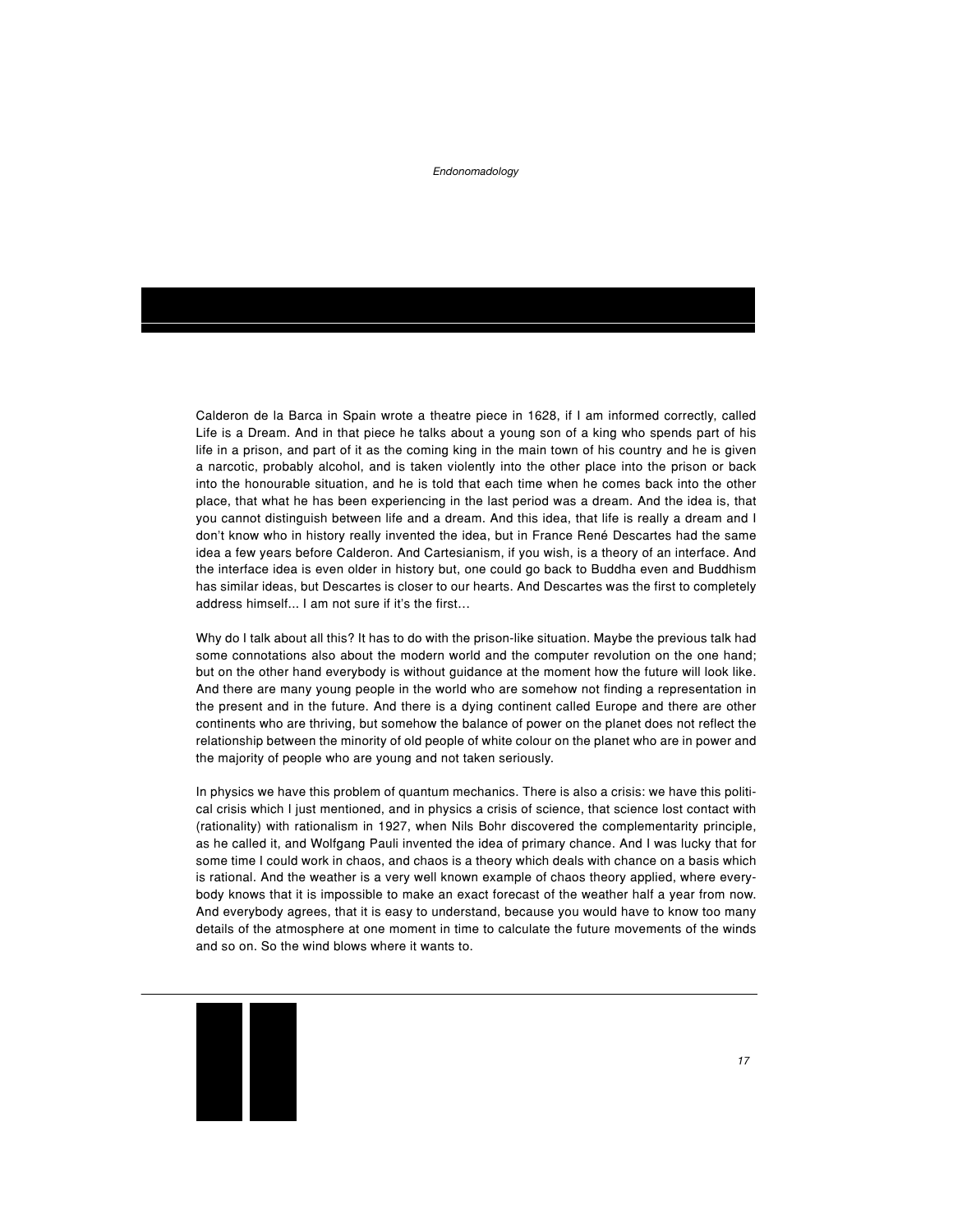This can be reconciled with rationalism, because this is just a matter of complexity. And everybody realises that. The fact, that we cannot control the weather, we cannot control the future of the weather is a rational implication of the things we know. But Wolfgang Pauli claimed that the primary chance that you find in a quantum experiment, when you have a geiger counter, who either makes a click or not, dependent on whether a certain radioactive source is shooting a particle through it or not, this click of the geiger counter is completely unpredictable. And this unpredictability was claimed to be a primary chance in the sense that there is no causal deterministic understandable explanation of why this happens. Since 1927 when this theory got elaborated, quantum mechanics has acquired this status of being a theory which predicts only probabilities, primary probabilities but not the events themselves. And this in a sense means the end of the scientific programme as it was invented by René Descartes, who had thought that it might be possible to find a rational description of the world as in the realm of science, and if you wish he invented science this way. He invented the idea, that the whole world might be a rational place. And the whole world might be a place that is open to humanism.

The fact that Cartesanism died in 1927 is not very well known, but there is something like a voting with the feet that the young people are doing, because the attractivity of science has very much declined since this has happened. And there is even one person in Germany called Manfred (or Karl?) von Mayen, who wrote a book that there is a direct connection between the Weimarer republic and this discovery of quantum mechanics on the one hand and the historical development in Germany, where scientists could not oppose the new irrationalism in the government. And if you wish, or maybe one could expect, that there is a connection between believing in rationalism, in the way that Descartes, the science Descartes invented and humanism in the sense of personal responsibility of people finding themselves important enough to intervene with big mistakes that society is making, which might again be the case today. So it might be worth to try to reawaken rationalism in a situation of crisis. But this is not what I wanted to address.

How could someone like Descartes come up with a deeper view, that everybody living since Descartes has accepted more or less? So he is one of the few people in history whose thinking has kind of enslaved the thinking of everybody else who lived since his time. And this is such very interesting. But it's also interesting that only about 10 per cent of his thinking has enslaved the world. And the rest of his thinking which might be even more important, did not find the acceptance or is not even known. For example, he is known as the inventor of dualism that mind and matter were distinct.

But actually if you look closer at his work, it turns out he was a monist. He did not believe in this distinction between materialism and mind, that people atribute to him. But why than was he so influential and what was his basic insight? And I think that basic insight of his was this interface insight – it's even deeper – why could he conceive of the interface… Because: a personal interpretation of the way he thought: he faced the fact that life... He was 23 years old when he had his basic insight – maybe I start there: that was his famous dream, that he had during one night of the winter 1619 November 11th, he was an officer who returns from an official duty. There was an election of an emperor in, I guess, in Frankfurt and he returned to his quarters, and he was snowed in in a town very close to Ulm, in southern Germany, where Einstein was later born. And in that night he had a dream living alone in a farmhouse, that had been given to him as an officer. And this dream was reported by a friend of his later.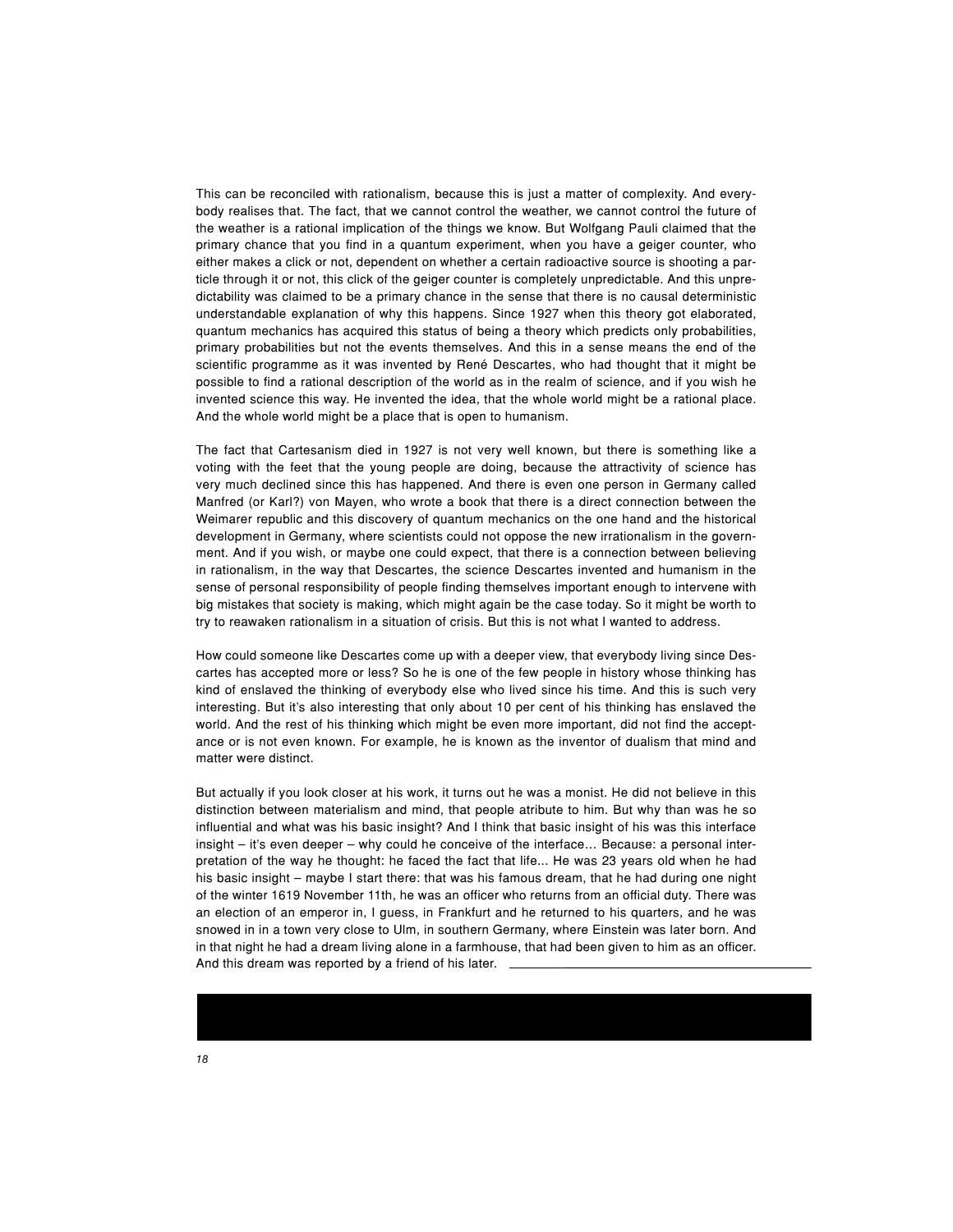And the dream had quite interesting elements. The dream is quite well known. At first, he was near a cemetery and a wind came and he was turned around several times by the strong wind. And then later in the dream he found that one of his legs was no longer working. So he was lame in one leg. This apparently is a recollection in the dream of a story in the bible, where someone who has been fighting with heaven had a lame leg. Jacob was his name. Later in the dream, the dream brought him a book close to his bed, where he was lying, and he didn't know whether he was awake or dreaming, and he was very much interested in the book that had come through the window on the table beside his bed, and it was the book of all possible knowledge. Later, Gödel wondered whether it is possible to have a book of all possible knowledge. And this book contained a chapter. It was written in the form of theatre plays. And this one play was especially interesting to him. It had the title *Quod vitae sectabo itae*. He was dreaming in Latin, so that's one of the few Latin phrases that have been invented by a dreaming mind. What path of life am I to take or to cut? Which way should I take in my life? This was his basic problem at his young age. He started to look into this chapter, but suddenly the wind took the book again out of his room and after a while it returned and when he feverishly looked it up again, this particular chapter was missing.

And in the morning when his fellow officers came in, he didn't know whether in the future he would be forced to hallucinate. He knew he had been hallucinating in the night, and he wouldn't be able to distinguish between living in a hallucination or not, which is a quite dangerous situation, when you don't know how to rationally respond to the world. And this problem of facing the possibility of being a lunatic forced him to come to terms with this nightly dream, and he developed a strategy how to hide from the others the fact that he couldn't distinguish between dream and reality. And he found out a method. He saw, that when the light was shining in the day – usually it's quite easy to be sure that you don't dream – because something that happened in the nightly dream is absent usually daily – unless you are drunk maybe – namely that something which had been there was no longer there and then reappeared and was changed. This is called material consistency.

This is a modern word but he could have used it. This consistency of the world that Descartes was hoping to find in the morning, in the daylight, he saw, could save him. But then on second thoughts he realised, that this is no real criterium, because it might turn out that living reality within which we find ourselves might not be consistent either. Just like it happened in the dream. And so, in order to be sure that he could rely on reality, he would need to check on this consistency hypothesis. And this consistency hypothesis turned out to be quite difficult to implement in reality. And after ten days he found that he still had not found an example of inconsistency in the world, but maybe there is somewhere such an example. And after a while, after a year or so, he realised he might need many more months or years to study reality to disentangle this question. And after 10, 20 or 30 years he realised that this might take many centuries until people know whether this hypothesis of his, that the world might be consistent, is falsified or not. And as I already told you, in 1927, physicists decided the answer is no. There is an end to consistency in physics. The Descartian hypothesis that the world might be consistent had gone. At least this is still the opinion of the majority of people in physics. And if you believe in science being important, this is quite a cutting event – cutting type event in history – that science abandoned the very idea which stood at its beginnings.

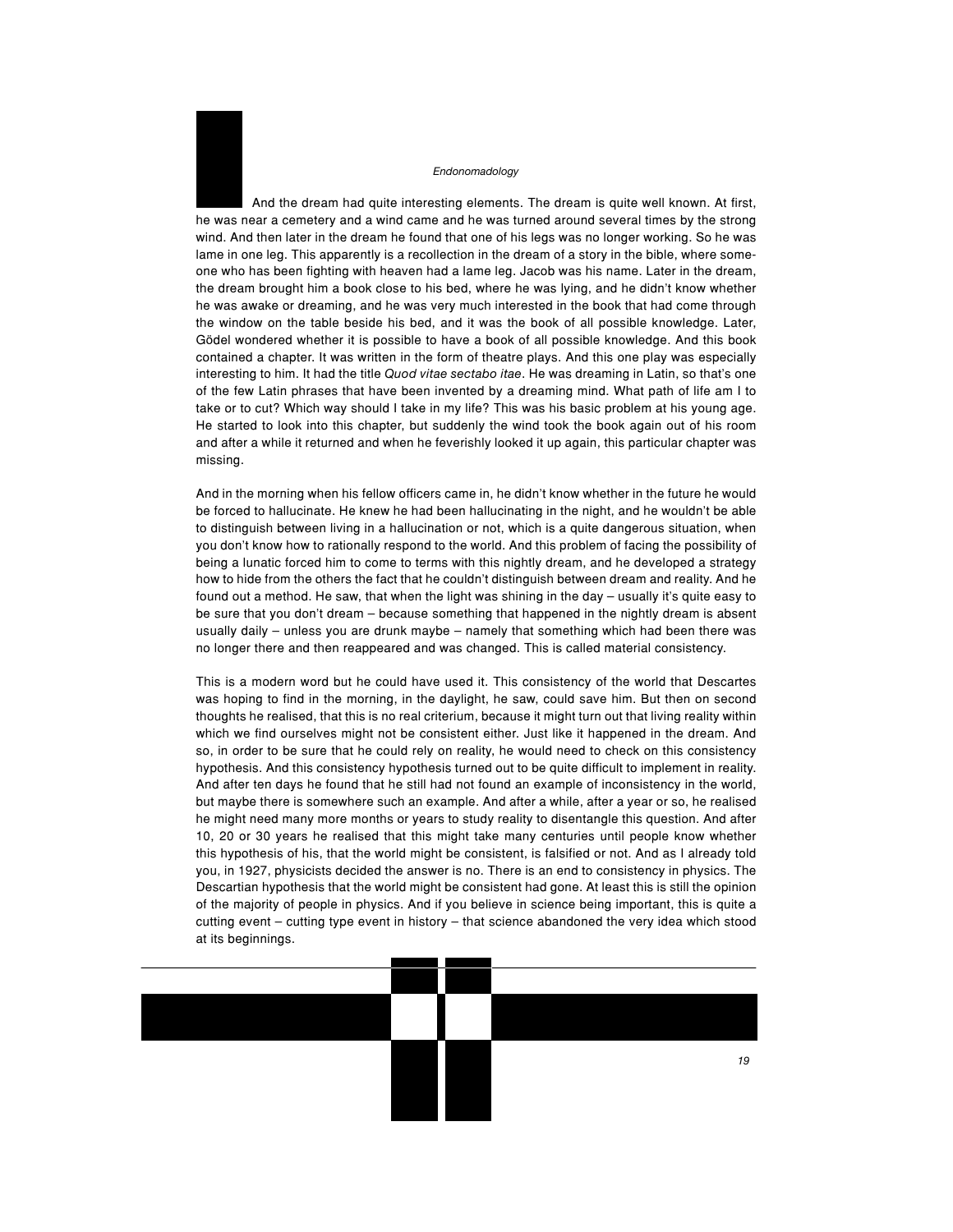

The interface – I mean – you realise: Descartes had been a dreamer. In the dream he had found something that was worrying to him  $-$  so if you wish  $-$  he started out without any preassumptions. He started out from his experience, and he wanted to come to grips with this experience. As you sometimes do when you are very young, when you are a child, or sometimes when you grow older, eventually you find that most of the things that people think are very important, are not that important, because they are overwriting questions like this one. And the real question that Descartes found himself confronted with, was that he had been captured by a power, that was not under his own control, during that night. And he wondered whether this fact, that dream and reality were almost indistinguishable to him, was not something really very important to face. And what he saw is, that all he has to cling to is the substance of a dream, of subjective experience, of consciousness. But consciousness is not a main subject of physics, usually, of daily type science and business. So he was very much alone. Almost no one else in European history has looked at consciousness before him. The very notion of consciousness is alien to western thinking. In Buddhism or in Japan people always when they come back from work in the evening, they shed their European clothes, they take on their kimono, and they realise now again, that there is nothing but consciousness and the daily work is much less important than being aware of this reality which is only consciousness.

But in Descartes' case: you know the phrase *cogito ergo sum* that he coined. *Cogito* means: I am thinking therefore I am, but *cogito* is not just thinking – it is having consciousness. *Cognitive* science comes from this word, so cognition is the real substance. And cognition, if you wish, is an interface.

We are living in the interface of consciousness. But consciousness is more than an interface. It's all we have. There is no other reality than consciousness. We cannot escape from consciousness. Some people would say, if you are dead you escape from consciousness, but that's of course not true. Because to realise that you are dead, you would have to be conscious. The prison of consciousness is so tight, that even death is no escape, offers no escape. And it is a situation of very great cruelty. And the cruelty of existence was faced by young René Descartes during that night, and he came up with this interface idea.

First we started talking a little bit about what interface is, then we started talking about consciousness – now I try to come back. Consciousness was the whole. We have nothing but consciousness. But then we try to make sense of this prison of consciousness, the prison of young Calderon. Of Calderon's young king. The son of the king.

The idea of the prison is the most important.

*changing tape*

*20*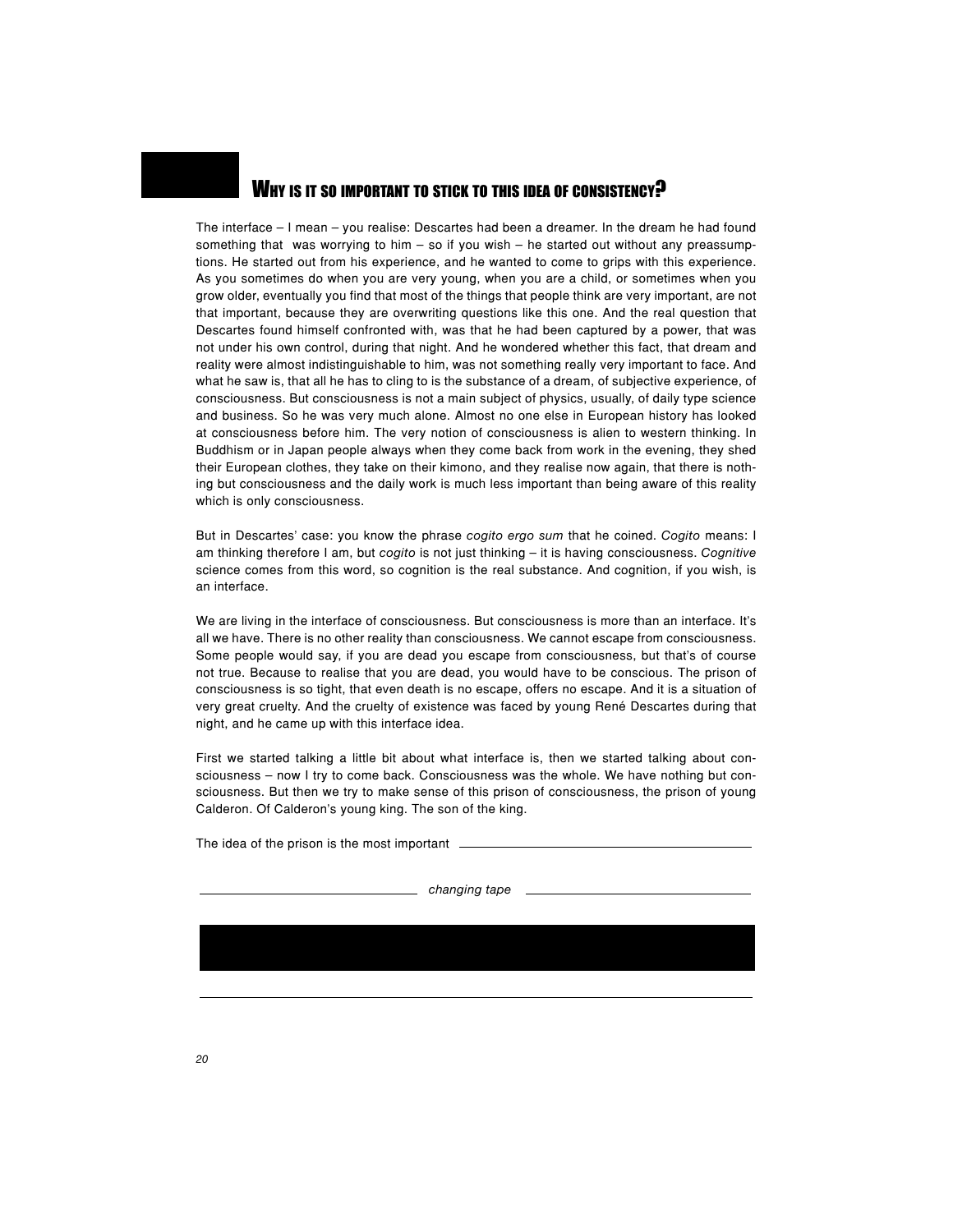The world of reality might have these steel fibres woven into it, which make the world as calculable as it is in a computer or on the Internet. This steel fibre idea he used, he needed this idea.

AND YOU MIGHT SAY: WHY? WHY DID HE CLING TO CAUSALITY? WHY DID HE WANT THIS RELATION OF CONSISTENCY? WHY DID HE CLAIM THAT THE WORLD IS CONSISTENT? WHY DID HE FOUND SCIENCE BY HAVING THIS IDEA?



BECAUSE:

We come back here to this prison, to this sadism type question: if the world is consistent, why did he want the world to be consistent? Not just not to be found out with his hallucinations, but for another reason: we just saw that the world is nothing but a dream. It's just psychic substance. But on the other hand, if within this big colourful reality, the numbers that this fibre system of relations, he called it analytical geometry.

> BECAUSE IF THE WORLD IS CONSISTENT, AND I AM THE ONE WHO IS DREAMING THIS WORLD AS WE SAW, THEN I CAN USE THE RELATIONS THAT I FIND, AND ON THE BASIS OF THESE RELATIONS CAN BUILD A MODEL OF THE WORLD, I CAN UNDERSTAND THE WORLD. THE WORLD BECOMES A MACHINE. AND THIS MACHINE THEORY OF DESCARTES ENABLED HIM TO LOOK AT THE WORLD AS A MACHINE, TO LOOK AT OTHER PEOPLE AS MACHINES. EVERYTHING IN THE WORLD WOULD BECOME A MACHINE. EVEN THOUGH ITS SUBSTANCE IS NOTHING BUT DREAM SUBSTANCE, IT'S CONSCIOUSNESS, COLOURS, EVERYTHING, EMOTIONS.

He found a way to apply mathematics to these relations, to the shadows that go through the dream with all its other features. If these shadows are consistent as he hoped they would be in the morning when his fellow officers came in, then he could rely on the relations of the world. And if there were no inconsistencies, he would know he wouldn't be in danger.

This idea of consistency gave him an infinite power. Because if the world is consistent, and I am the one who is dreaming this world as we saw, then I can use the relations that I find, and on the basis of these relations can build a model of the world, I can understand the world. The world becomes a machine. And this machine theory of Descartes enabled him to look at the world as a machine, to look at other people as machines. Everything in the world would become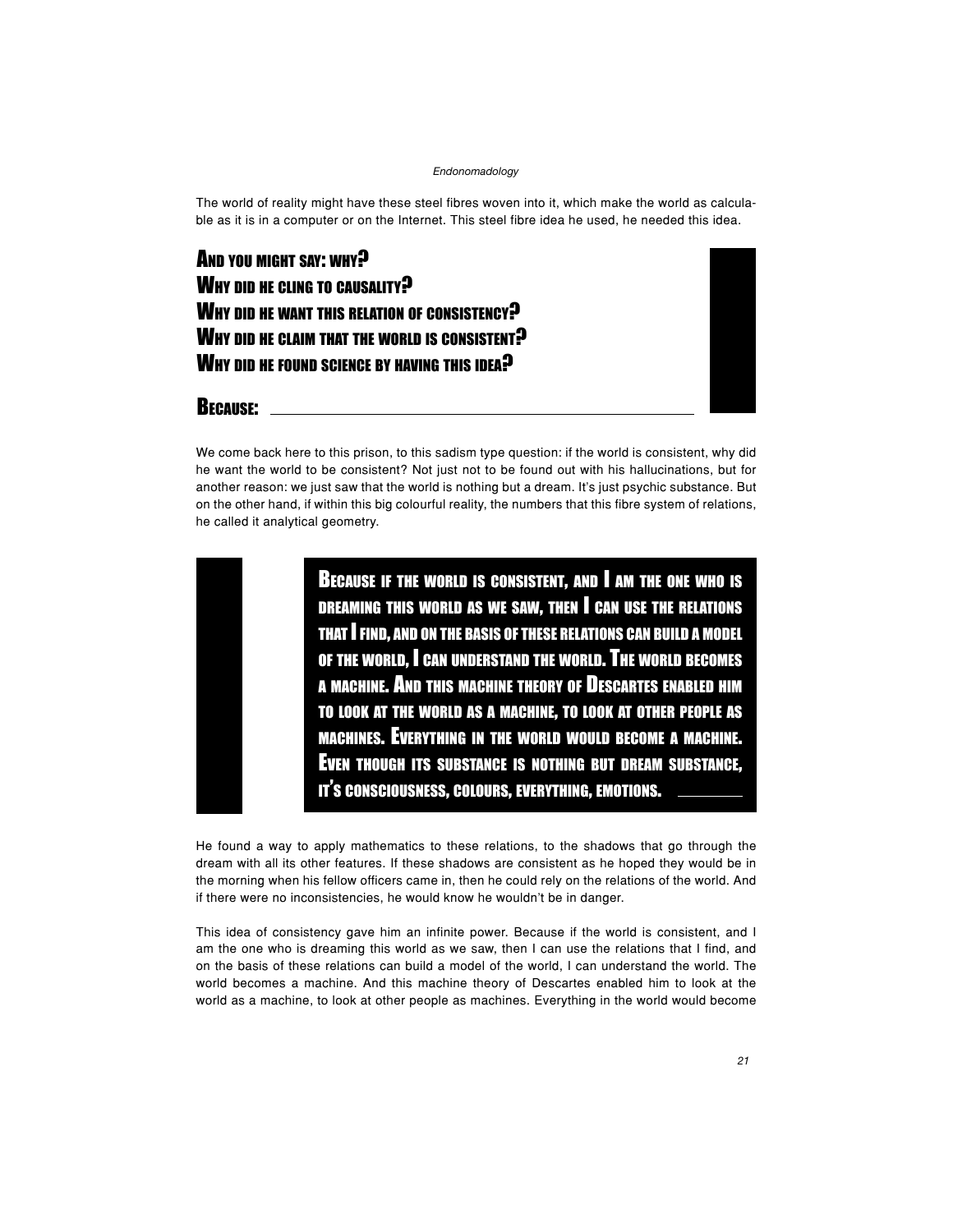a machine. Even though its substance is nothing but dream substance, it's consciousness, colours, everything, emotions. But as far as the relations that is shadowy part of the world which is least conspicuous and the most lowly element of it, according to the old Greeks, they called it the Hades. The Hades was the only thing that was serving after this, according to their mythology. But everything, their relations were the same, the shadows were the same. But it was no use to live in this underworld, in the Hades, because even the king of the Hades would rather be the lowliest peasant on the earth, the slave who was been driven by the slave owner to pull the earth open, like someone, like an animal.

*I don't know the English word for – the plough – yes* the plough that you are pulling... So he rather wanted to be a slave on earth, than the king of the underworld, because the relations are worth nothing. It's just shadows. But then exactly on these shadows Descartes concentrated. He saw that these relations are the key. Why? Because if the world is consistent relationally, then it's a machine world and then the other human beings that you meet during daily life also are nothing but machines. Then you could in principle build a computer, build an artificial human being, artificial persons. Or at any rate, even if the computer had not been invented yet, where you could build a lower-level universe to which you are the boss in the same sense as he felt there was a boss above him. Even before that, with respect to the other people in your world – to you – you can claim that they are machines. You are outside them in the same way as the vertical exteriority, that imposed the dream of consciousness on you, is outside to you. So this is again a sadistic situation.

THERE WAS A PUPIL OF DESCARTES A HUNDRED YEARS LATER, CALLED THE MARQUIS DE SADE WHO TOOK THIS ELEMENT OUT OF CARTESIANISM, AND WROTE VERY CRUEL BOOKS – I DIDN'T READ THEM – BUT A FRIEND OF MINE DID AND TOLD ME THE GIST: AND SO ONE OF THE SEN-TENCES IS THAT THIS YOUNG LADY: HE TELLS HER THAT IT'S HER OWN BUSINESS, IF SHE LOVES HIM. IT HAS NOTHING TO DO WITH HIM. IT'S NONE OF HIS BUSINESS TO BE LOVED BY HER. IT'S JUST HER OWN PLEASURE. AND THIS CRUELTY, IT WAS MADE POSSIBLE BY DESCARTES' THINKING. IF HE IS THE ONLY SENSING SOUL AND EVERYBODY ELSE IS NOTHING BUT CLAY IN HIS HANDS. SO IT'S A SLAVERY TYPE SITUATION. SO THE SAME SLAVERY TYPE SITUATION THAT HE FELT HIMSELF TO BE IN, SUDDENLY HE IS ABLE TO GIVE TO THE NEXT LEVEL (SO TO SPEAK) SUDDENLY THE OTHERS BECOME SLAVES IN HIS OWN – THEY ARE DEPENDENT ON HIS FAIRNESS OR NOT – AND HE CAN MISTREAT THEM AS MACHINES OR HE CAN TREAT THEM AS MACHINES WITHOUT MISTREATING THEM. LIKE A SAMURAI WHO HAD HIS PEASANTS, WHO DEPENDED ON HIS VOICE. AND A SAMURAI COULD KILL HIS PEASANTS. I THINK IT HAS NEVER HAPPENED, LIKE A ZEN MASTER WHO ALSO CAN KILL HIS PUPILS, BUT IT NEVER HAPPENED. BUT THIS EXTERIOR-ITY THAT THERE IS AN INFINITE DISTANCE SUDDENLY THAT WAS CREATED BY DESCARTES' IDEA OF THE WORLD BEING A MACHINE. AND WE ALL LIVE IN THIS STRANGE VIEW, THAT THE WORLD OF SCIENCE, THE WORLD AS A MACHINE MIGHT BE A CONSISTENT MACHINE.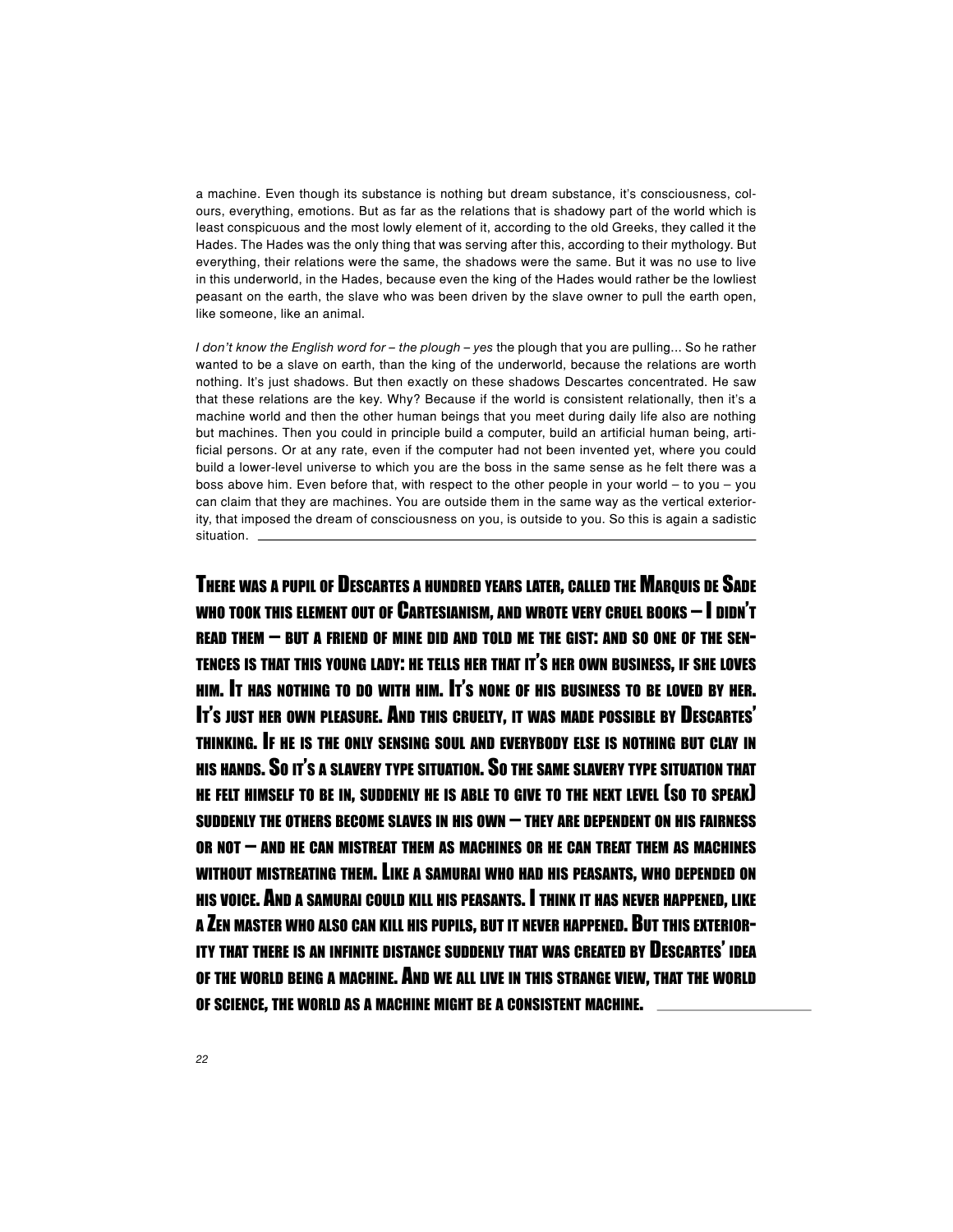So you might say: oh we are lucky that quantum mechanics allowed us to escape from this machine-type thinking picture of the world. But then, that would be a great pity, because this realisation of Descartes, that the others are machines maybe as long as consistency is not falsified, is just a hypothesis, gives him an infinite power over the others. It's just the same situation of slavery that he had found himself in, that he suddenly realises the others are relative to him.

So science is (this strange modern Cartesian science) – is the strange idea, that the individual is infinitely important, because in his consciousness all the others are just figments that can be treated well or not because he is outside. So it's an infinite power of horizontal exteriority that Descartes discovered compared to the vertical exteriority which he was not able to accept. So it's the idea of fairness, that he discovered; the idea, that if you are infinitely powerful you can be fair or not fair. And if you are fair, if you don't misuse the infinite power that you have by being outside the others who depend on you, then suddenly you are even. Because then this dream-giving instance, that it is riding on your back, would be put to shame if you do not misuse the infinite power of exteriority of modern rationalism. And so this modern rationalism, modern science, this whole thing is an interface theory. But this modern rationalism enabled Descartes to humanise the world and it would be a great pity if it couldn't be reconstructed.

I just might end or finish this with just a few sentences on applications. This interface theory that I proposed to you, is called endophysics. You are a lone monad or nomad which is almost the same thing in the world. But if you take it seriously, Descartes claimed, that his science would eventually allow you to become immortal. It would be even much more powerful than science has ever been up till now. Then there was this crisis in physics where suddenly quantum mechanics showed that there was a limit to this rationalism. But if you believe in Cartesianism, if you believe that the world is rational, then you find a way out again and you find an explanation, why these interface phenomena in quantum mechanics happen exactly the way they do. There is an outside view which allows you to understand why you cannot explain the click in the geiger counter. Why this is suddenly something metaphysical which broke into physics. And this is this theory of endophysics where you explain quantum phenomena as something to be expected if you are a part of the world. This would take me too long to explain in detail. But maybe this new way of doing science as endophysics allows you to do it, leads to new predictions, that give you a new handle on the world. Peter Weibel and I called this world change technology. Technology which does not change something within the world as all technologies have done so far, but which changes the whole world. Because you are starting to manipulate the very interface which contains the whole world. If it is true, that the world is an interface reality. If it is true, that rationalism can be regained by taking into account the fact that you are with your own body part of the world and then only the difference between you and the rest of the world is accessible to you. Then part of the world would become infected by the fact that you are an element of the world. And if you really faced this strange situation, you are in in the world, you could start to manipulate this interface. And so even this... as Descartes claimed would eventually be overcome by this type of thinking.

*I am sure I have not been able to completely get through what I wanted to say, but maybe you got a little bit of the idea. Thank you very much for allowing me to talk so long.*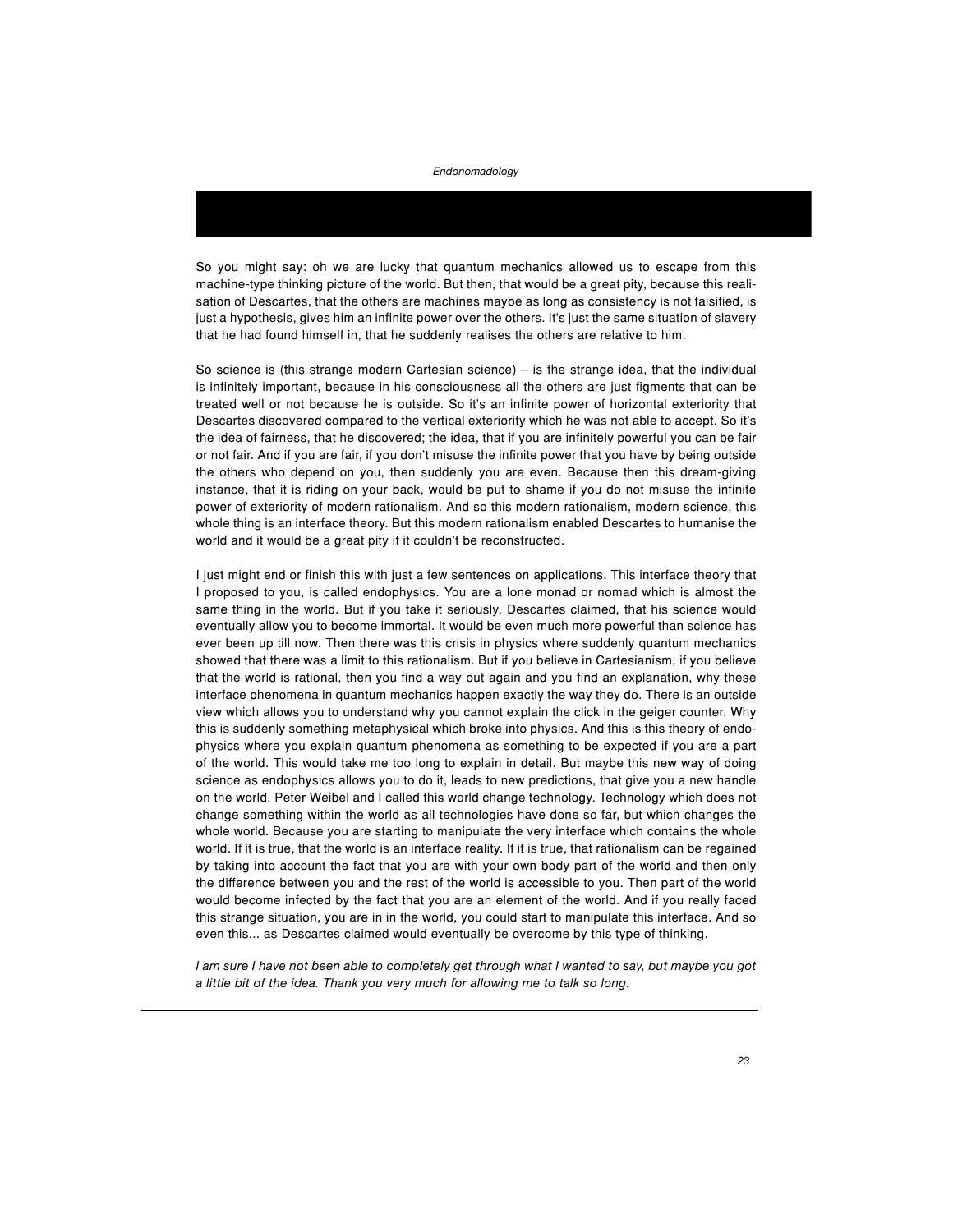

Question:

*When you were talking about externality, the vertical and also the horizontal, I was thinking about the vertical in terms of this whole slavery thing and prison: this all sounds terrible – maybe it's kind of related to religion and things like that – but if it was coming from behind or below, then maybe it would be a whole different set of feelings.*

*I was also then thinking about why don't we just forget about the three dimensions altogether? It just seems a little glitch in the whole system.*



Answer:

You brought up this very important question of religion, of whether this whole thing is not a way of rejuvenating fundamentalism. Maybe. If you wish, this is philosophy, I mean Descartes is a philosopher, usually it is misunderstood maybe. This is this old shamanistic type of it. It's the whole: art and science together are elements of shamanism. A shaman is someone who is not working for his living but he is paid, given a living by those who are working. And he is paying back by making ceremonies, by producing pieces of art, by judging others, by becoming a judge and by doing science, by working miracles, by being a medical doctor. And shamanism comes out of this fraction of society who doesn't work but tries to be valuable nonetheless. And religion is usually – this what I talked about is usually understood as religion. Misunderstood. But religion itself is an element of this type of thinking. But it's very strange that someone like Descartes could bridge these two. He came from the school of Loyola – in Spain originally – he went to the school led by Jesuit priests (La Flèche) and I was told that Loyola had invented the technique of what he called exercises. Exercises are really experiments, but experiments with your own existence. He became a monk, he gave away all his money and then he wanted to go to Palestine for religious reasons. He made a bet. He went to a captain on a ship, which was going out to Palestine and told the captain he should take him along.

And the captain of course said: what are you paying me?

And Loyola said: you see I am a monk, I am begging, I cannot give you any money. So why should I take you along?

Loyola said: because then you will arrive.

And he went to three captains of ships and the third captain took him with him, and you can ask three times which ship of the three arrived in Palestine.

So this was the kind of thinking that Descartes was brought up in, making a bet with heaven.

That is a religious type of thinking. But I think Descartes managed to go back to the older level of shamanism where religion and science are still one. I think he is more modern than that.

*But thank you very much for this question.*